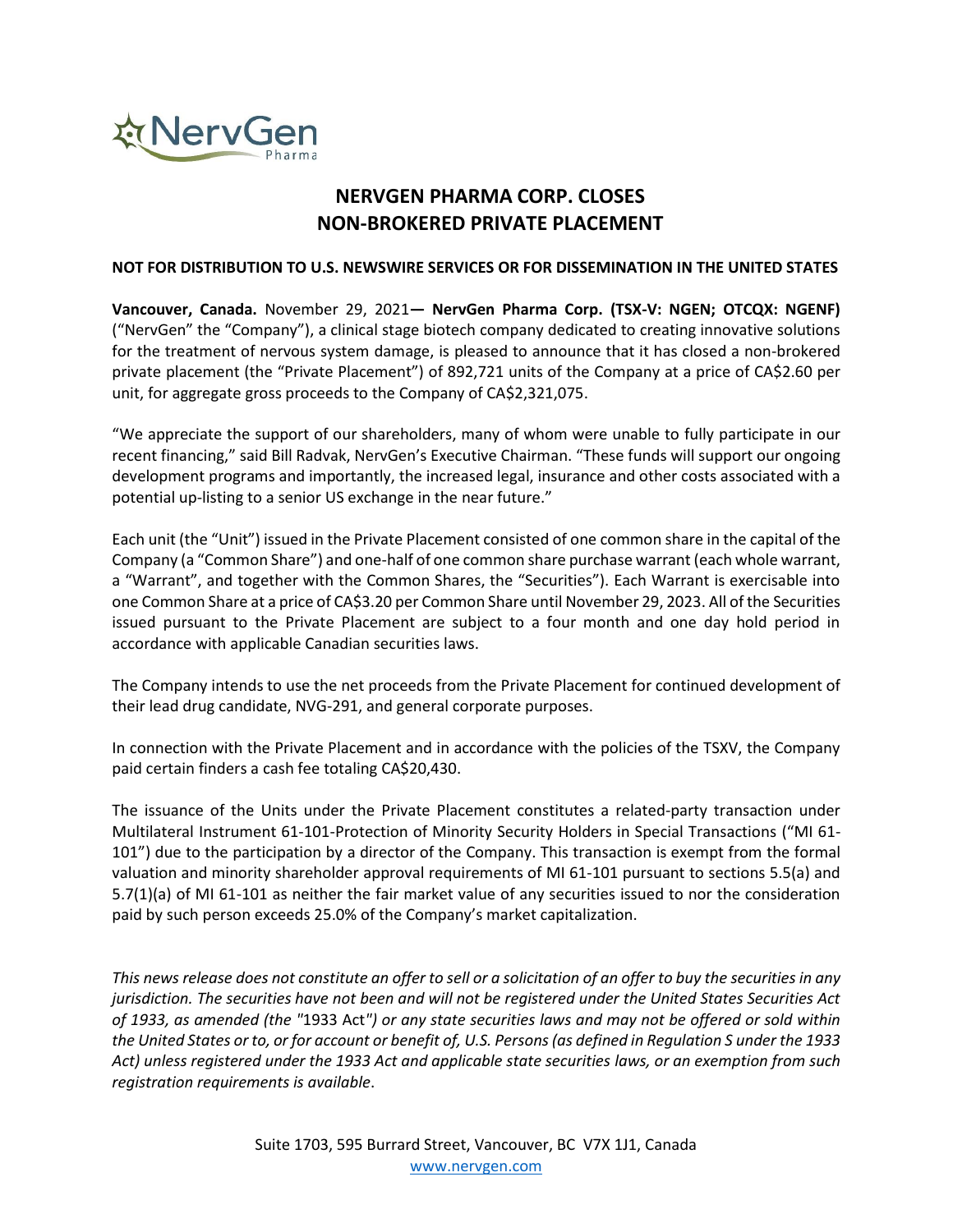## **About NervGen**

NervGen is restoring life's potential by creating innovative solutions for the treatment of nervous system injury due to trauma or disease as a result of underlying inflammation and/or neurodegeneration. The Company is initially developing drugs for the treatment of spinal cord injury, multiple sclerosis and Alzheimer's disease. NervGen's platform technology modulates protein tyrosine phosphatase (PTPσ), the key receptor for chondroitin sulfate proteoglycans (CSPGs). PTPσ and CSPGs have been shown to impede repair following injury to the nervous system, whether a result of trauma, such as in the case of spinal cord injury or traumatic brain injury, or disease-specific mechanisms, such as multiple sclerosis or Alzheimer's disease. NervGen's lead drug candidate, NVG-291, promotes neural repair mechanisms such as axonal regeneration; remyelination; plasticity; autophagy (a cellular self-cleaning mechanism that removes unnecessary or dysfunctional components); and a non-inflammatory phenotype in microglia cells, the innate immune cells of the central nervous system.

*For further information, please contact:*

*Bill Adams, Chief Financial Officer [badams@nervgen.com](mailto:badams@nervgen.com)*

*Huitt Tracey, Corporate Communications [htracey@nervgen.com](mailto:htracey@nervgen.com) c: 604.362.6209*

*Follow NervGen on Twitter (@NervgenC) and LinkedIn (NervGen Pharma Corp.) for the latest news on the Company.*

*Neither the TSX Venture Exchange nor its Regulation Services Provider (as that term is defined in the policies of the TSX Venture Exchange) accepts responsibility for the adequacy or accuracy of this release.*

## **Cautionary Note Regarding Forward-Looking Statements**

This news release may contain "forward-looking information" and "forward-looking statements" within the meaning of applicable Canadian and United States securities legislation. Such forward-looking statements and information herein include, but are not limited to, the Company's current and future plans, expectations and intentions, results, levels of activity, performance, goals or achievements, or any other future events or developments constitute forward-looking statements, and the words "may", "will", "would", "should", "could", "expect", "plan", "intend", "trend", "indication", "anticipate", "believe", "estimate", "predict", "likely" or "potential", or the negative or other variations of these words or other comparable words or phrases, are intended to identify forward-looking statements. Forward-looking statements include, without limitation, statements relating to: our development programs, including the development of NVG-291; our research for the treatment of spinal cord injury, multiple sclerosis, Alzheimer's disease and other neurodegenerative applications; our plans regarding a potential up-listing to a senior US exchange in the near future; the use of net proceeds of the Private Placement.

Forward-looking statements are based on estimates and assumptions made by the Company in light of management's experience and perception of historical trends, current conditions and expected future developments, as well as other factors that we believe are appropriate and reasonable in the